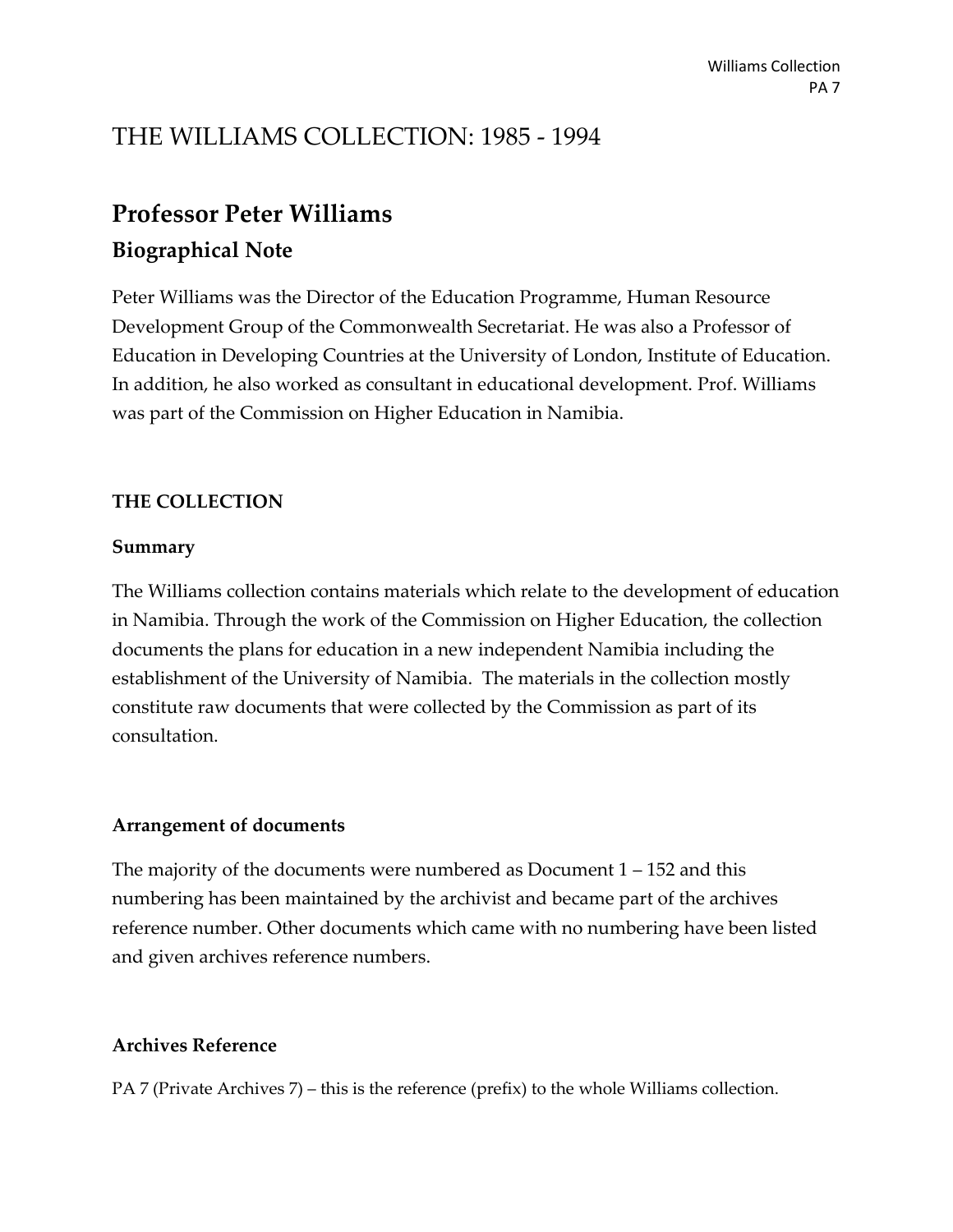From there, each class of records has a sub-number, e.g. 1 –Articles; 2 – Books; 3 - Booklets Thus, to order the third file from the class 'Articles', one would order PA 7/ 1/3. The finding aid is also available for online search a[t http://archives.unam.na](http://archives.unam.na/)

## **The Papers**

The collection from UK was donated to UNAM by Prof. Williams and received at UNAM in April 2015, Windhoek.

The Collection was processed by Violet Matangira in May 2015.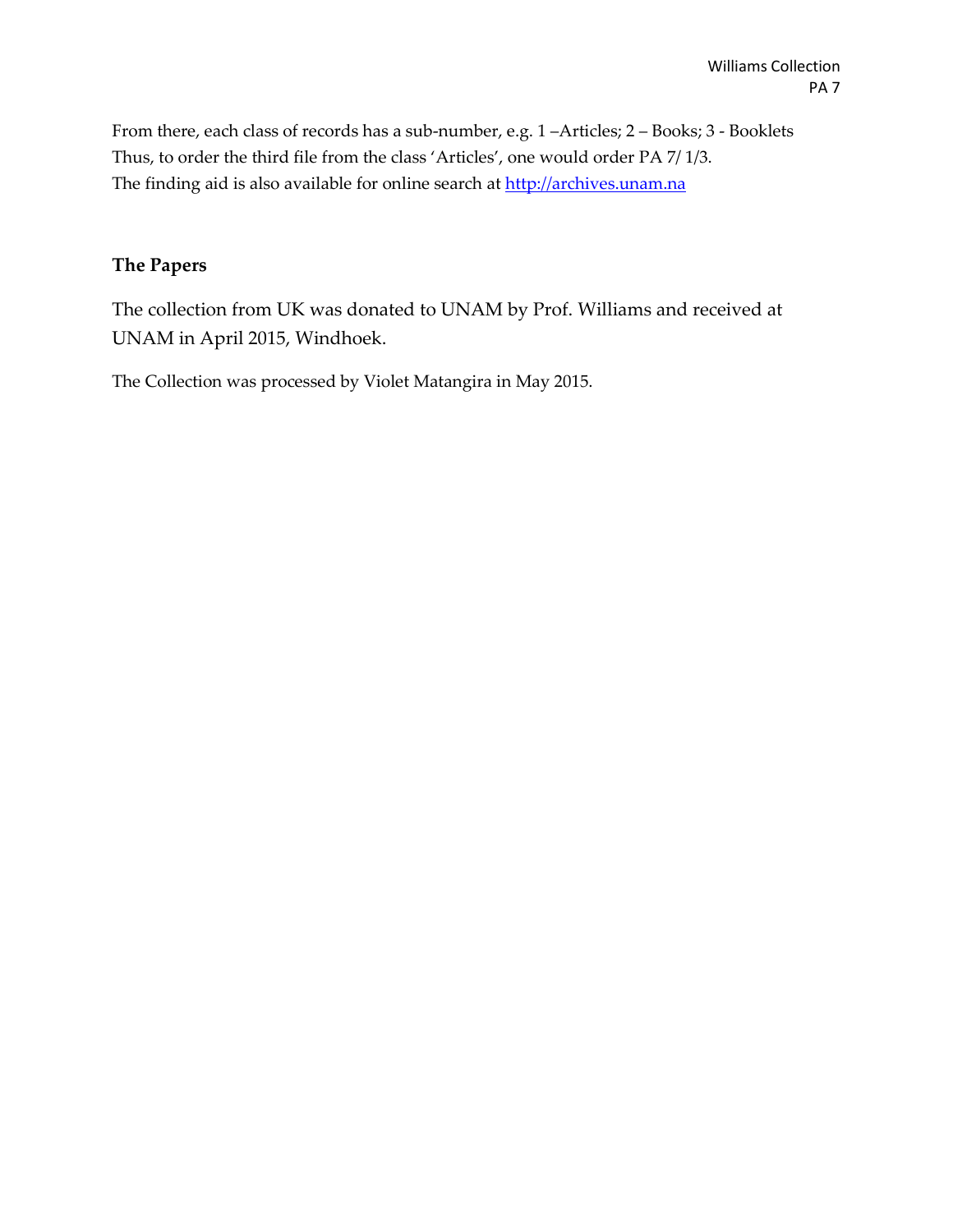# **Summary of series**

**Articles**

**Books**

**Correspondence**

**Reports**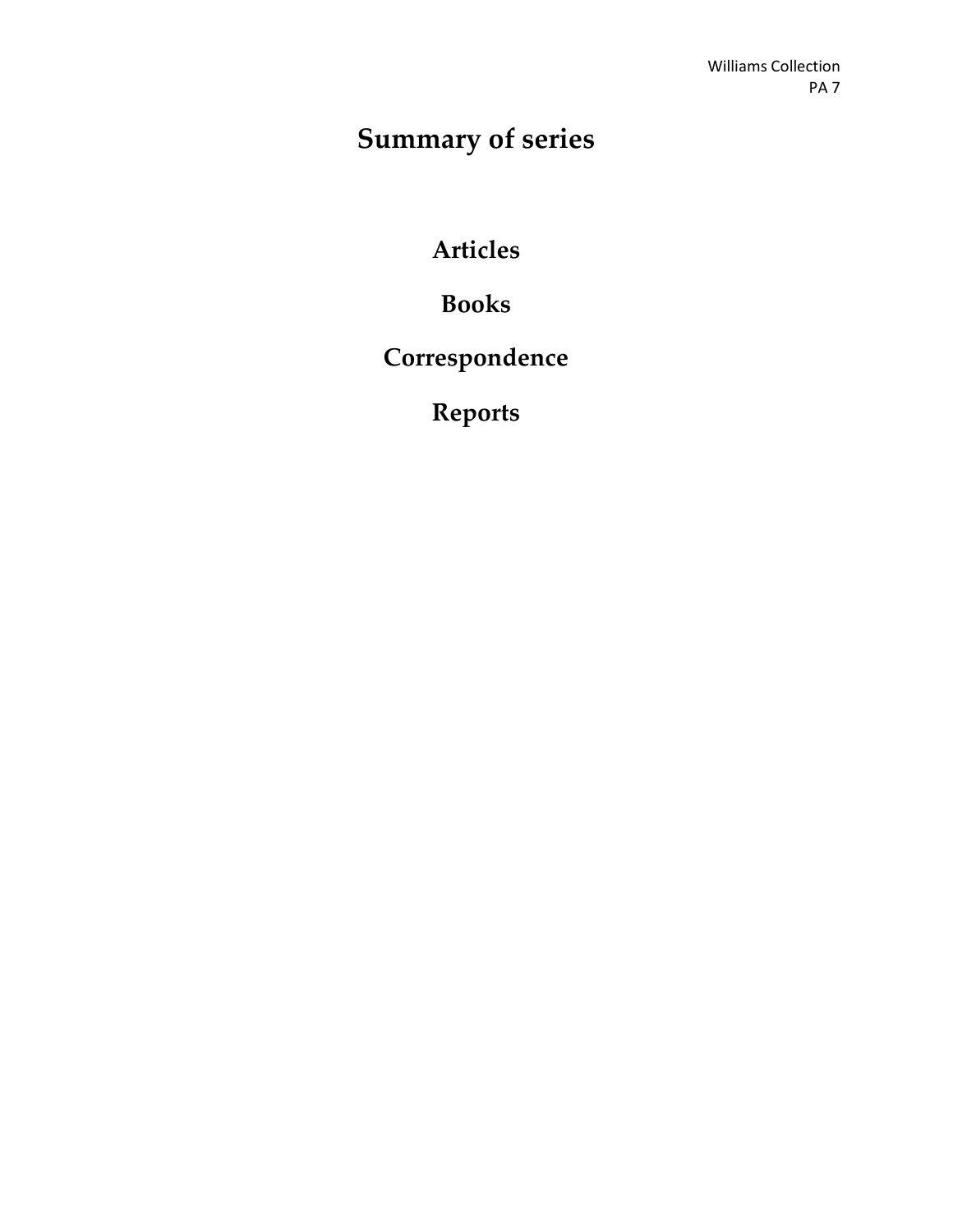# **DESCRIPTION OF ARCHIVES**

## PA 7

1 Financial needs for higher education in Namibia

Includes: National Research Policy; Plans for [establishing] the University of Namibia; Namibia Technical Education Report, 20 Sept 1991; The way forward for technical vocational education

- 2 Reports of visits by the Commission on Higher Education: 1991 [Reports bound together]
	- 1 Visit to the Academy, 12 Feb 1991 (ESA)
	- 2 Public Hearing in Keetmanshoop, 14 Feb 1991 (TT)
	- 3 Public Hearing in Orangemund and Luderitz, 15 Feb 1991 (AC/AH/AK/PW)
	- 4 Visit to Rossing Foundation, 15 Feb 1991 (TT/ESA/MK/ANT)
	- 5 Visit to Oshakati, 18 Feb 1991 (AC/AK)
	- 6 Public Hearing in Otjiwarongo, 19 Feb 1991 (MK/PW)
	- 7 Visit to Okahandja, 19 Feb 1991 (AC/ESA)
	- 8 Visit to Rehoboth, 26 Feb 1991 (TT/AH)
	- 9 Public Hearing in Khorixas, 27 Feb 1991 (AH/ESA)
	- 10 Seminar on Higher Education, The Academy 1-2 Mar 1991 (AH)
	- 11 Visit to Gaborone, Mar 1991 (MS/AH)
	- 12 Visit to Zimbabwe, April 1991 (AK/MK/ANT)
	- 13 Public Hearing in Gobabis, 21 Feb 1991
- 3 NIED National Institute of Educational Development Includes: Broad curriculum for the Junior Secondary Phase, Grades 8, 9, & 10: 1991; teachers' training and Human Resources Development; Language Research and Development Directorate
- 4 Submissions to the Commission on Higher Education in Namibia: 1991 [Fragmented series]
	- Doc. 1: Namibia Map 8
	- Doc. 2: Government Gazette of the Republic of Namibia: Publication of the Constitution of the Republic of Namibia: 21 March 1990
	- Doc. 5: FORUM, Vol. 2, No. 8; Oct 1990. Dr Peter Katjavivi on future and role of tertiary education in Namibia
	- Doc. 6: Change with continuity: Education Reform Directive, 1990: A Policy Statement of the Ministry of Education, Culture, Youth and Sport: 28 Nov 1990
	- Doc. 7: Education in Transition: Nurturing Our Future: A Transitional Policy Guideline Statement on Education and Training in the Republic of Namibia: Submitted by the Ministry of Education, Culture, Youth and Sport to the national Assembly on 23 July 1990
	- Doc. 8: Education in Namibia Report of a Consultancy by Professor John Turner for the Ministry of Education, Culture and Sport: 25 March – 6 April 1990
	- Doc. 9: Official Gazette of South West Africa: 1 Oct 1985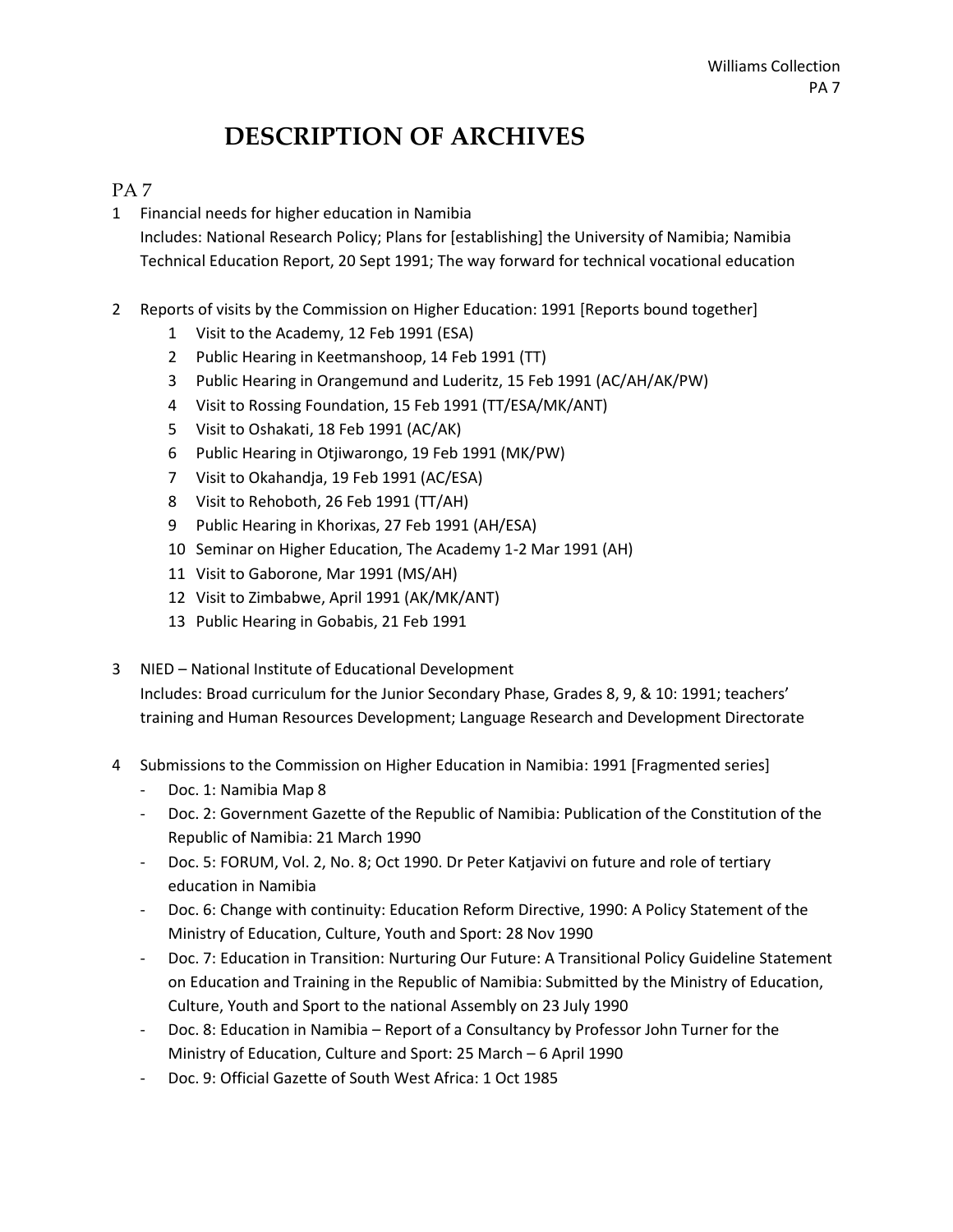- Doc. 10: Research Report 1989: Academy including The University of Namibia, The Technikon Namibia and The College for Out of School Training Windhoek: 1990
- Doc. 11: Key Issues in Training (Namibia ILO Employment and Training Study 1990: Preliminary Draft)
- Doc. 12: United Nations Development Programme: Project of the Government of the Republic of Namibia: n.d.
- Doc. 13: ILO Employment Advisory and Training Policy Mission Namibia: 17 Sept 12 Oct 1990: Management Development (Public Sector) and Small Scale Enterprise Development in Namibia, by Cornelius Dzakpasu, Regional Adviser, ILO
- Doc. 14: Education and Culture [Namibia: Perspectives for National Reconstruction and Development. Lusaka: United nations Institute for Namibia, 1986)
- Doc. 15: Africa Recovery, Apr June 1990, Vol. 4, No. 1: Africans adopt bold charter for democratization
- Doc. 16: Statistical/Economic Review: Namibia 1990
- Doc. 17: Namibia's Economy: Set the market Free by Fanuel Tjingaete (From Optima (37, 2) June 1989)
- Doc. 18: A Consultation on Higher Education in Africa: A report to the Ford Foundation and the Rockefeller Foundation by Trevor Coombe. Jan 1991
- Doc. 19: Academy Jubilee: 1980 1990 Years of Challenge
- Doc. 20: Namibia National Teachers Union (NANTU)
- Doc. 21: Government Gazette of the Republic of Namibia: No. 144, 28 Jan 1991
- Doc. 22: CDM (PTY) LTD: Proposal to Establish a Catering Scholl in Windhoek, compiled by M Lucejco, Aug 1990
- Doc. 23: CDM (PTY) LTD: Report on Post-Secondary Educational Training at CDM: 14 Jan 1991
- Doc. 24: The Chamber of Mines of Namibia: Submission from Tsumeb Corporation Ltd.: 29 Jan 1991
- Doc. 25: Rossing: Submission to the Commission on Higher Education: 10 Jan 1991
- Doc. 26a: Extract from Clem Sunter Prospects for the High Road a scenario update
- Doc. 26b: Training and Development Directory, Rossing, 1990
- Doc. 27: Training and Development Directory, 1991
- Doc. 28: TUCSIN: TUCSIN Complimentary Course: 9 Jan 1991
- Doc. 29: First National Development Corporation Limited: Human Resources Planning: Mathematical Model, 10 Jan 1991
- Doc. 30: First National Development Corporation Limited: Current Status of Human Resource Base: 5 Feb 1991
- Doc. 31: Windhoek Conservatoire Submission to Commission for Higher Education Proposals, 6 Feb 1991
- Doc. 32: Tsumeb Corporation Limited Report on all Skilled Employees as Requested by Ministry of Education as at 31-12-90
- Doc. 33: Employment of Post-Secondary Qualification Manpower: 14 Dec 1990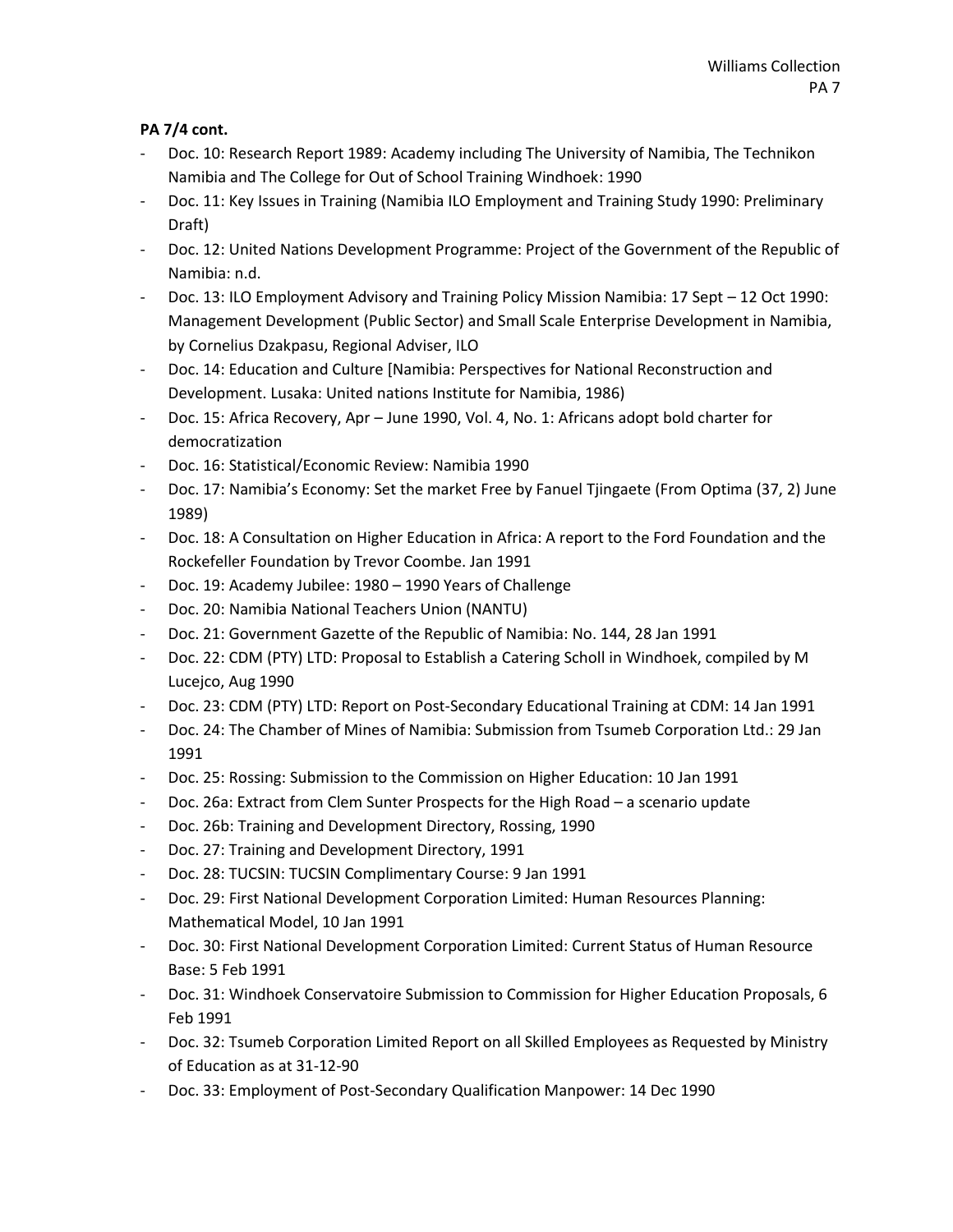- Doc. 34: School of the Arts: Afromusicology Symposium, University of Namibia: Proposals from the Symposium on Afromusicology: 1990
- Doc. 35: School of Arts: Music, Fine Arts, Drama, University of Namibia: n.d.
- Doc. 36: A Proposal to Reform the Existing Qualifications Structure at the Academy: Jan 1991
- Doc. 37: Chamber of Mines of Namibia Proposals for Commission on Higher Education from Rossing Uranium: 8 Feb 1991
- Doc. 38: A Reflection on the Structure for the University: n.d.
- Doc. 39: Academy Organisational Structures: n.d.
- Doc. 40: Adult Education and Higher Education: 13 Feb 1991
- Doc 41: "Which way Higher Education in Namibia" Opening remarks by Nahas Angula, 11 Feb 1991
- Doc. 42: Points raised by the Faculty of Science, n.d.; and Students' Opinion on "The future of this Institution", 8 June 1990
- Doc. 43: Contribution from Don Bosco and Minna Sachs Primary Schools on the Issue of Higher Education in Namibia, 14 Feb 1991
- Doc. 44: Distance Education in Independent Namibia: Report of a feasibility study conducted in January – February 1990
- Doc. 45: Agricultural Education and Training in Independent Namibia: A Report prepared for Min of Education, Culture, Youth and Sport, and Min of Agriculture, Fisheries, water and Rural Development, Oct 1990
- Doc. 46: Vocational Education and Training in Namibia: A developmental Proposal, Dec 1990 (2 copies)
- Doc. 47: Commission on Higher Education Phase Two Report on Post-Secondary Educational Training at CDM, 12 Feb 1991
- Doc. 48: Legal Education in Namibia, Proposals submitted to the Commission of Enquiry on Higher Education by Manfred O. Hinz and Mengo F. Sichilongo, Windhoek, Feb 1991
- Doc. 49: Memorandum from The CCN Education Cluster Committee, Council of Churches in Namibia, 11 Feb 1991
- Doc. 50: Report to the Commission on Higher Education on Engineering Oriented Courses, 4 Feb 1991
- Doc. 51: Commission on Higher Education, Directorate Personnel Human Resources Report, Feb 1991
- Doc. 52: Bureau of Student Affairs. Includes Student Guide 1991
- Doc. 53: Namibia: Some dates and tables: A Short History, in dates, n.d.
- Doc. 54: Comments/Suggestions: Tertiary Education, 2 Feb 1991
- Doc. 55: College for Out of School Training, n.d.
- Doc. 56: College for Out of School Training: national Primary Certificate Pilot Project for 1990 NEC/NHEC, n.d.
- Doc. 57: Examination Administration Procedure Manual, n.d.
- Doc. 58: Bureau of Student Affairs, Procedural Manual, Section Sports, n.d.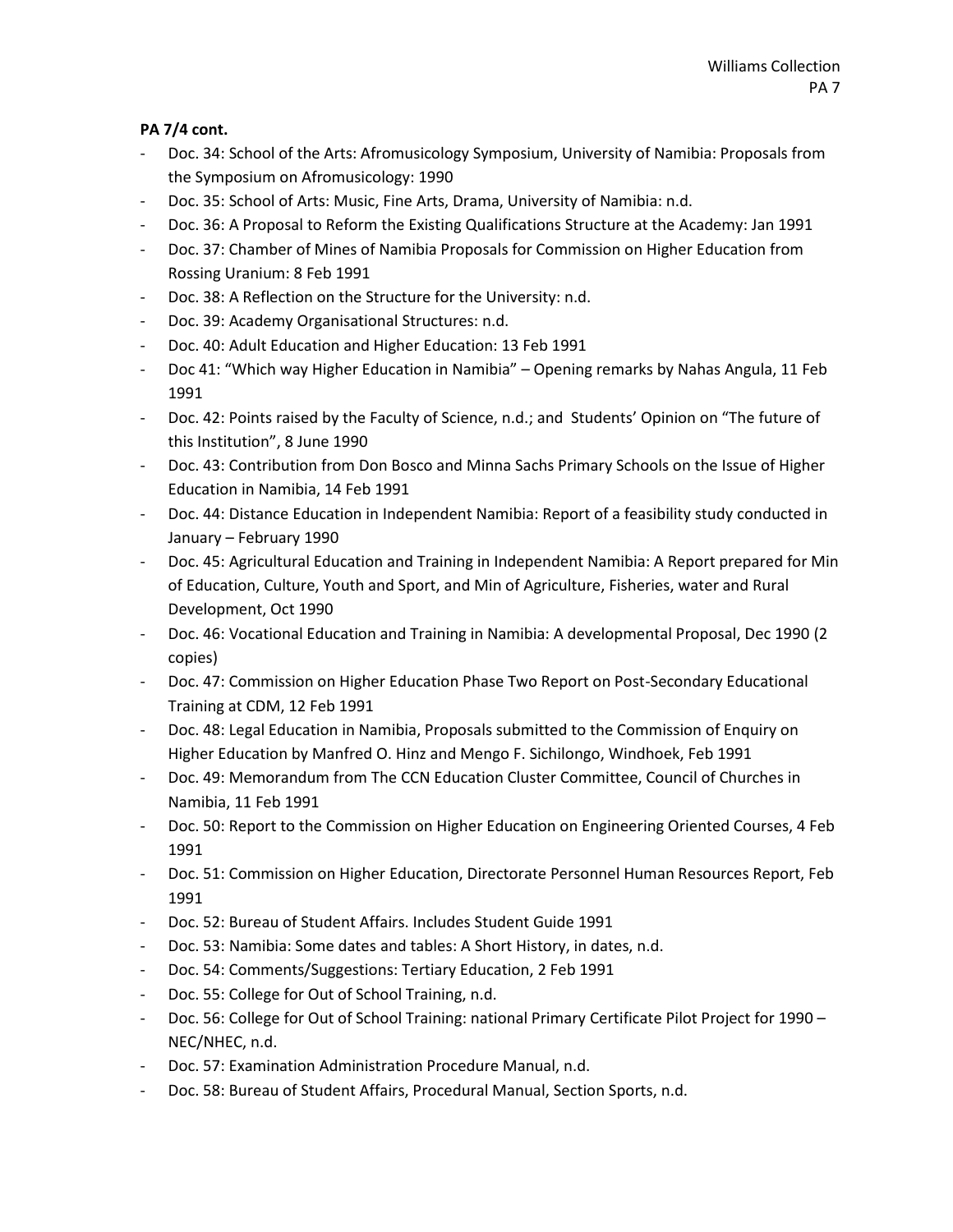- Doc. 59: Bureau of Student Affairs, Procedure Manual, Culture and Recreation, n.d.
- Doc. 60: Non-Formal, Adult and Continuing Education: The Role of the Academy, by Dr. IFW Steyn, Feb 1991
- Doc. 61: Structure of the proposed model (Based on the Rossing Technical Trainee System) NIT Modular Training System
- Doc. 62: Proposed Integrated Teacher Training Model
- Doc. 63: COST Library (A branch of Old Mutual Library at the University Campus), n.d.
- Doc. 64: "Where students Came from" document in Afrikaans
- Doc. 65: Academy figures
- Doc. 66: In-Service (Part Time Training: Number of DE and FDE students, 1991) Windhoek College of Education
- Doc. 67: "Complains Concern Campus Control" complaints on discrimination on selection of security guards, 15 Feb 1991
- Doc. 68: Legal arguments in regard to the status of the Academy and the "University" of Namibia, Sept 1990
- Doc. 69: University of Namibia: Faculty of Education, 1991
- Doc. 70: University of Namibia Draft Faculty of Education Development Plan, 1991-1996
- Doc. 71: Appendix to Faculty of Education Draft Development Plan, 6 Feb 1991
- Doc. 72: Appendix to Faculty of Education Draft Development Plan, 6 Feb 1991
- Doc. 73: Proposal for formal tradesman training model. Compiled by College for Our of School Training, Feb 1991
- Doc. 74: Submission about the future of the University and Academy, 13 Feb 1991
- Doc. 75a: Higher Education in Namibia, 13 Feb 1991
- Doc. 75b: Input from the Junior Primary School Henadawa, n.d.
- Doc. 75c: High Education, 19 Feb 1991
- Doc. 76: Basic proposal for research management in Namibia, 15 Feb 1991
- Doc. 77: Memorandum: Commission on Higher Education, 19 Feb 1991
- Doc. 78: Proposal for an integrated teacher training system in Namibia, n.d.
- Doc. 79: Recommendations for an interim strategy for the pre service training of teachers at Ongwediva, Katima Mulilo, Rundu and cost of the Academy, [1990/1991] (2 copies)
- Doc. 80: First cabinet reshuffle of His Excellency Dr. Sam Nujoma, President of the Republic [of Namibia], 19 Feb 1991
- Doc. 81: Education extract with information on education prior to independence with statistics
- Doc. 82: Training of Psychologists/Educational Psychologists, n.d.
- Doc. 82a: Desert Ecological Research Unit of Namibia Gobabeb, n.d.
- Doc. 83: Academy Staff Association, Submission to the Commission on Higher Education in Namibia, n.d.
- Doc. 84: Memorandum on the Faculty of Health Sciences, University of Namibia, n.d.
- Doc. 85: Namibian Institute for Social and Economic Research, University of Namibia, Constitution, n.d.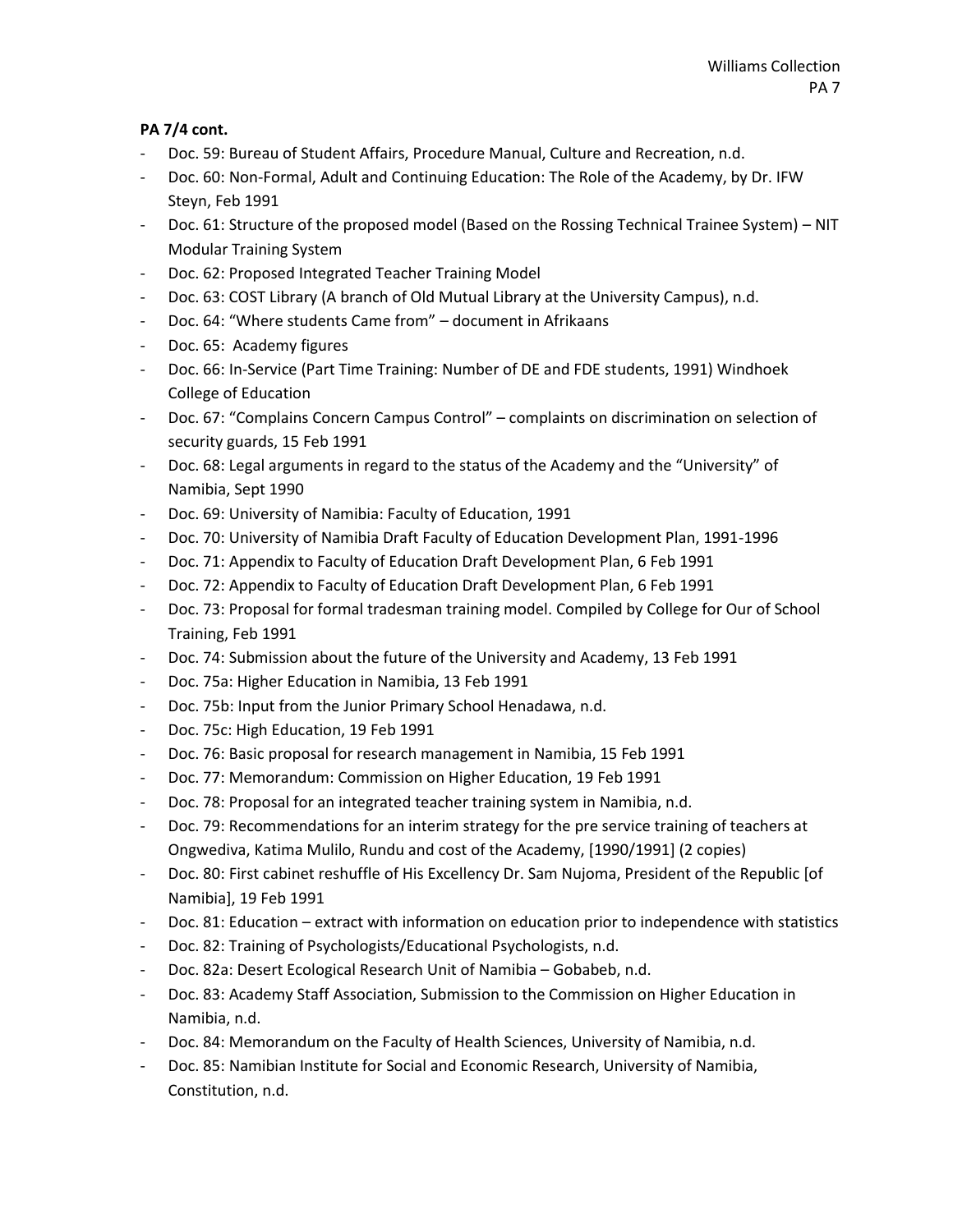- Doc. 86: Namibian Institute for Natural Resources ("NATRE"), University of Namibia, Constitution, n.d.
- Doc. 87: The Windhoek College of Education Erudiamus, Report to the Commission on Higher Education, n.d.
- Doc. 88: Memorandum on the Policy for higher Education in the Republic of Namibia, 28 Feb 1991
- Doc. 89: Consolidation of Reform Initiatives in Tertiary Education, Requirements for Foreign Assistance, Feb 1990
- Doc. 90: Staffing of, and Staff Development for Polytechnics in Ghana, n.d.
- Doc. 91: University of Ghana (Amendment) Law, 1990
- Doc. 92: Reforms to the Tertiary Education System: Government proposals for the Restructuring and Re-organisation of Tertiary Education and Tertiary Institutions [Ghana], Presented by the Min of Education (Ghana), 1990
- Doc. 93: A proposal by The Academy: Development of a Centre of Marine Sciences and Fisheries within the University of Namibia, n.d.
- Doc. 94: Centralisation VS. Decentralisation of the Arts submission to the Commission on Higher Education
- Doc. 95: Ideas for a National Strategy for Technical Education and Training in Respect of Formal Training, Nov 1990
- Doc. 96: Letter from the Engineering Council of Namibia on the Commission on Higher Education, 10 Jan 1991
- Doc: 97: Academy Bureau for Library and Information Services Handout for Commission on Higher Education members, n.d.
- Doc. 98: College for Out of School Training Windhoek, Courses Chart 1990
- Doc. 99: Need for umbrella research management in Namibia, n.d.
- Doc. 100: Swakopmund Chamber of Commerce: Report to the Commission for Higher Education, 22 Feb 1991
- Doc. 101: Submission to the President's Commission on Higher Education in Namibia by Andrew Clegg, Free University, Amsterdam, 27 Feb 1991
- Doc. 102: Some topics for discussion with the President's Commission on Higher Education, 27 Feb 1991
- Doc. 103: Submissions received on Groot Fontein visits, n.d.
- Doc. 104: Rehoboth opinion: The future of higher education (University of Namibia), n.d.
- Doc. 105: Town Planning Educational Requirements, 27 Feb 1991 submission by the South West Africa Institute for Town and Regional Planning
- Doc. 106: Memorandum to the Commission on Higher Education submitted by Mr. Andrew Majila on behalf of DTA of Namibia, 27 Feb 1991
- Doc. 107: Facts and Figures, Windhoek Namibia, n.d.
- Doc. 108: "The Poetics of Herero Song" by Ramund Ohly, Oct 1990
- Doc. 110: Teaching and Learning Philosophy for the University of Namibia, [1990]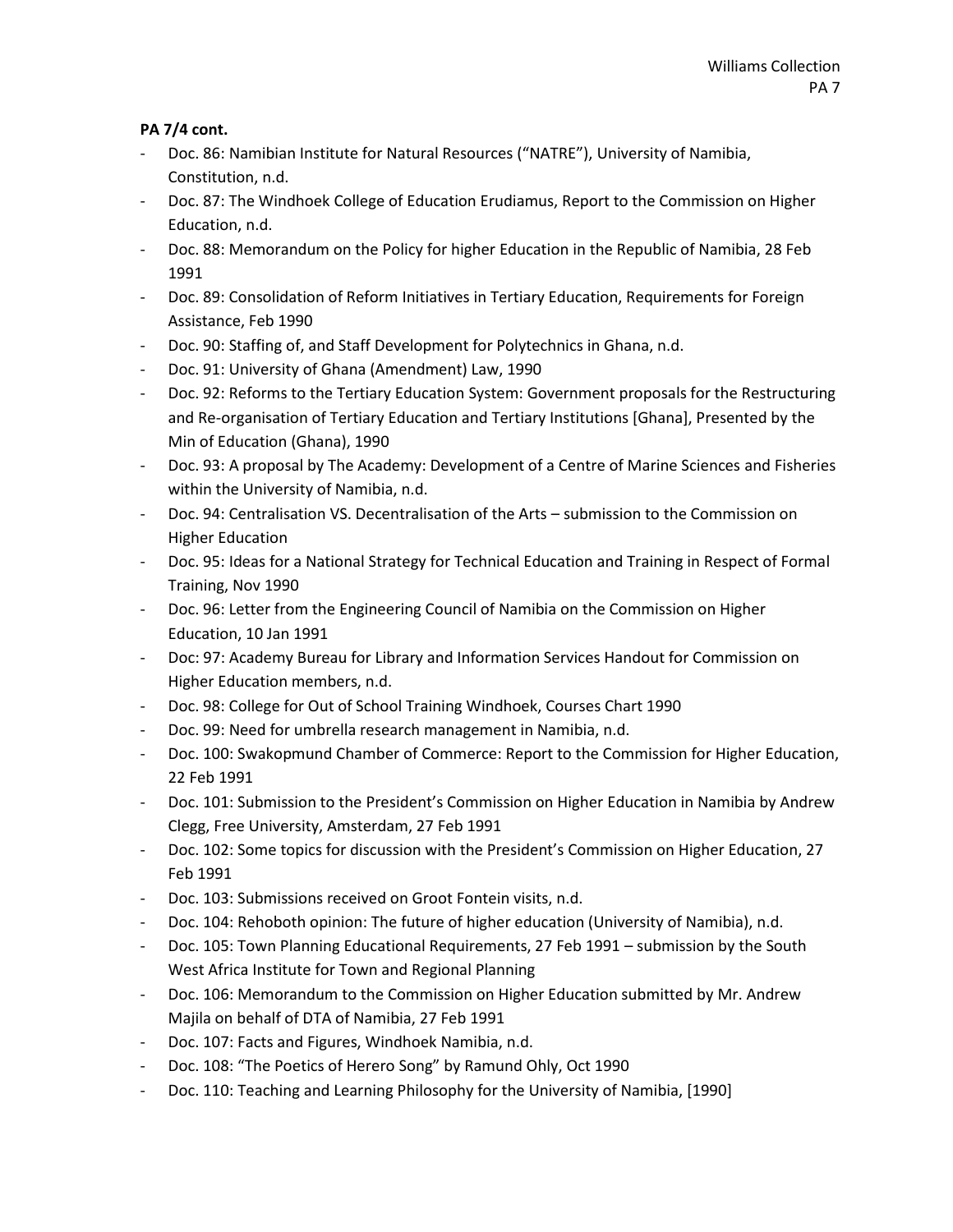- Doc. 111: Technikon Namibia: The Commission on Higher Education Public Hearing, presented by The Principal, Mr. AV du Plessis
- Doc. 112: Submission from Shaun Russell NATRE issues
- Doc. 113: The Academy Subsidy Formula, 28 Feb 1991
- Doc. 114: Teacher Education Reform for Namibia, Feb 1991
- Doc. 116: Namibia's Sole Higher Education Institution Rocked by Faculty Resignations and Discord by Colleen Lowe Morna, 27 Feb 1991
- Doc. 118: Namibia National Students' Organisation: Recommendations for Higher Education
- Doc. 119: Legal Education in Namibia: Submission to the Commission on Higher Education, 5 Apr 1991
- Doc. 120: Namibian Training Liaison Council: Submission to the Commission on Higher Education, 5 Apr 1991
- Doc. 121: Federal Convention of Namibia opinion on Higher Education, n.d.
- Doc. 122: Access to Courses for Namibians by Michael Osborne, 1990
- Doc. 123: Access/Bridging Course in Science for Namibians Project Proposal; Report on WUS (UK) visit to Namibia 24 Apr – 9 May 1990
- Doc. 124: University of the Western Cape, Department of Research Development Report to the Academic Planning Committee on Research Development at UWC
- Doc. 125: University of Cape Town Academic Support Programme, n.d.
- Doc. 126: Association of Commonwealth Universities; Namibia: University Academy, 27 Feb 1991
- Doc. 127: SADCC: human Resources Primary Factor in Development, 1991
- Doc. 128: Report to the ILO Employment Advisory and Training Policy Mission, Vol. II Training, 1991 (2 copies)
- Doc. 129: Office of the Auditor-General Submission to Commission on Higher Education, 1991 Feb 19
- Doc. 130: University of Victoria Co-operative Education Programs, 22 Mar 1991
- Doc. 131: Hoer Tegniese Skool, Windhoek submission to Commission on Higher Education
- Doc. 132: Final Report of the Task Force for the Establishment of the Proposed University in the North of Ghana, Jan 1991
- Doc. 133: English by Radio Project in Namibia, n.d.
- Doc. 134: Support for Higher Education in Sub-Saharan Africa: Where does the World Bank stand? – Statement presented by Aklilu Habte, World Bank, 28 & 29 Jan 1989
- Doc. 135: Core Planning Group on Distance Education A proposal by, n.d.
- Doc 136: The Namibian Education Program: Working Paper #1 Education for Namibians: A Workshop Report, Apr 1989
- Doc. 137: Human Resources Development for a Post-Apartheid South Africa, Ottawa, 15-18 Apr 1991 – Overview of African Countries' Strategies in Tackling Problems of Science Technology and Mathematics Education by Marianne Nganunu, Min of Education, Botswana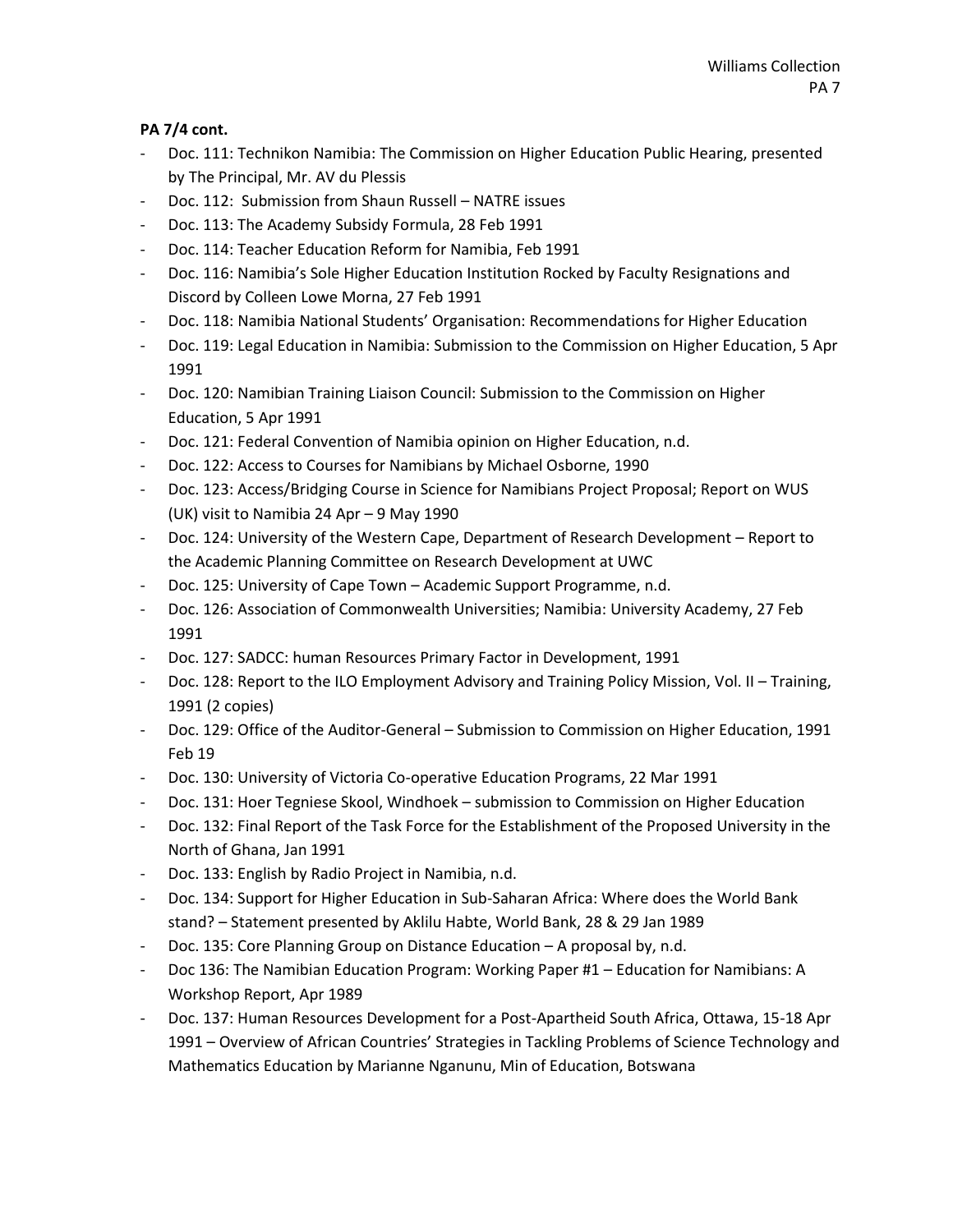- Doc. 138: Evaluation of Examination Needs of Primary and Secondary Schools, Oct 1990 (2 copies)
- Doc. 139: Introduction of the National Primary Certificate
- Doc. 140: Future Training of Librarians, Information Scientists, Archivists, Records Managers, both professional and semi-professional in Namibia – submission from Dept. of Library & Information Science, 15 Feb 1991
- Doc. 141: Submission from Department of Geography Development and Constraints of the Department of Geography, 15 Feb 1991
- Doc. 142: faculty of Arts Submission Change of name of the Department of Biblical Studies; Approval of new Courses and Qualifications in the Field of Religion and Theology, 12 Sept 1990
- Doc. 143: Urgent Need for a University Library Building Submission form Dept. of :Library & Information Science, 20 Feb 1990
- Doc. 144: Proposal for Formal Tradesmen Training Model, compiled by College for Out of School Training, Feb 1991
- Doc. 145: The National Institute of Educational Development, n.d.
- Doc. 146: Minutes of a meeting held to discuss the establishment of a Namibian National Research Council, Feb 1991
- Doc. 147: The Envisaged Cooperation Agreement with the Ruhr University except from a letter to Peter Williams by the Principal of the University of Namibia, n.d.
- Doc. 148: The National Archives of Namibia, Past, Present and Future submission by Brigitte Lau, 22 Apr 1991
- Doc. 149: Staff Projections in Areas of Senior/Middle Management and Skilled Staff for 1995, 10 April 1991
- Doc. 150: High Level Manpower Training Function of the Desert Ecological Research Unit of Namibia, n.d.
- Doc. 151: Submission to The National Commission on Higher Education by Dr peter Katjavivi, Vice-Chancellor designate of the future University of Namibia, Apr 1991
- Doc. 152: The Namibian Society of Physiotherapy submission by: n.d.

#### **PA 7 continued:**

- 5 ACADEMY: Submission to the Commission for Higher Education, 13 Jan 1991 A Strategic (Long-Term) Development Plan for The Academy: An Environmental and Institutional Analysis and Indicators 1990 – 1995 and Beyond: Dec 1990
- 6 Commission Correspondence 1991 in date order. Includes newspaper cuttings on the Academy; agenda for meetings
- 7 Faculty of Education and Health Sciences; Staff Development and Affirmative Action; The role of Distance Education; Professional Education; natural Resources Education: 20 – 25 June 1991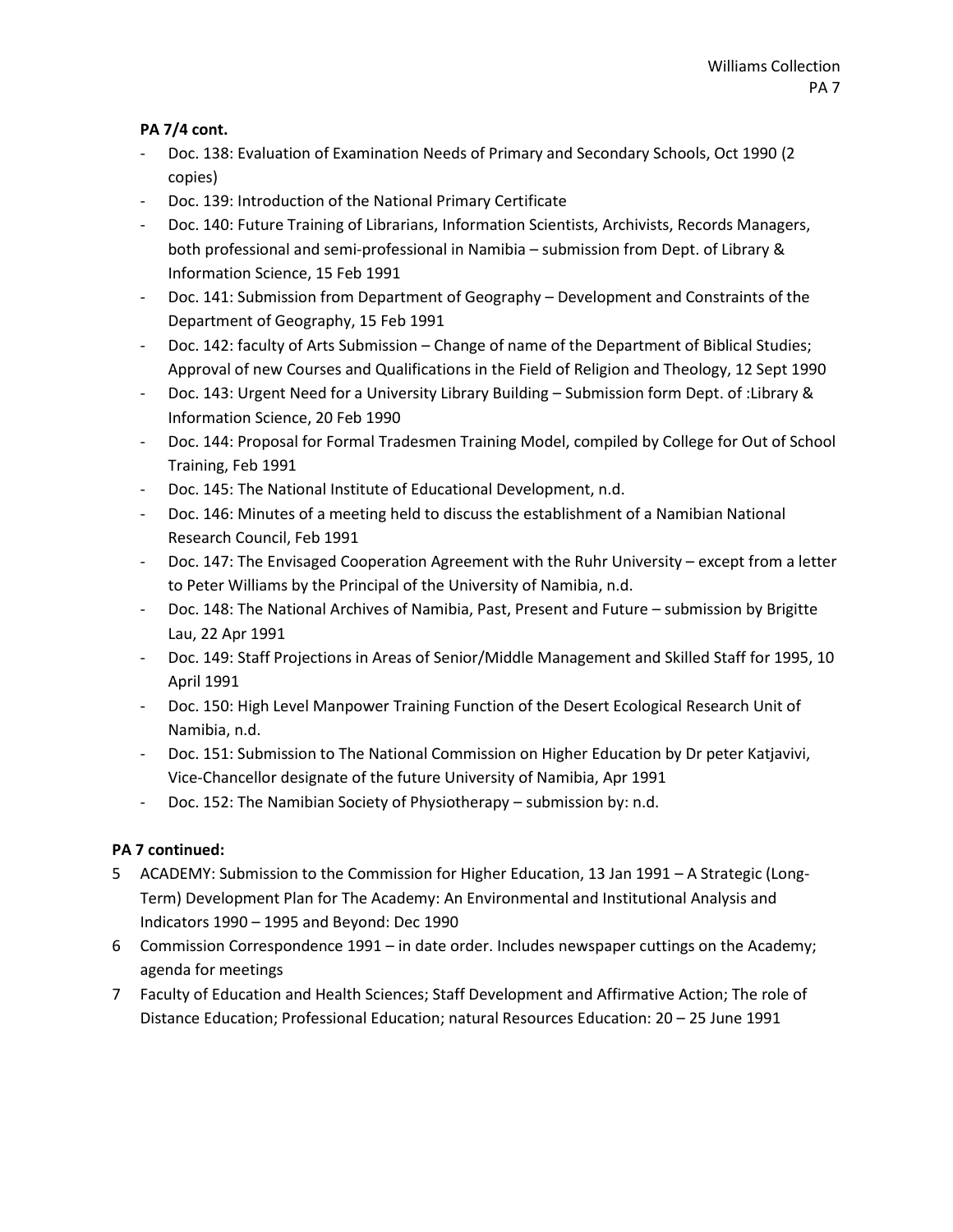- Several documents: Overview of the Current Situation; Namibia's International Experience; The Academy; The Governance of the University; Access and Entry to the University; The programmes of the University and its Associated Colleges; Research, Postgraduate Studies and Library Services; Financing the Higher Education System
- Bill to establish the University of Namibia and to provide for its administration and control affairs, for the regulation of its activities and for matters incidental thereto, 1992 Aug 10; Draft Master Plan for the University of Namibia, June 1992
- Newsletters and Pamphlets: Foundation and Support of Education of Namibia (FACE) (4 pamphlets); Namibian Training Liaison Council; Pro-Ed News, Vol. 2 (1) 1989
- Various documents Study Programme, 1990; Student Feedback Questionnaire, n.d.; The Bureau for Teaching Development; Teaching and Learning Philosophy for University Teaching, 1986; Report to the Commission on Higher Education, Republic of Namibia, April 1991: Physical Facilities
- Letter from Foundation for the Advancement and Support of Education of Namibia to Mr P Williams
- Submission on the need for training of Librarians and related occupational classes, n.d. (handwritten)
- Submission to the Commission on Higher Education by Andrew Clegg, 27 Feb 1991
- Technikon Namibia: The Commission on Higher Education Public Hearing, presented by The Principal, Mr. AV du Plessis
- Legal Education in Namibia, 17 Apr 1991
- The Academy Subsidy Formula: memos from Peter Williams (2 documents)
- Academy Students Statistics, 1985-1991; Addendum B: Procedures RE Capital Projects and related Functions, n.d.
- 'Peromnes' Job Rating Scale 1986 Revision
- Organograms [various educational/research institutions?]
- SANSO Ve Studente Volgens Department o6.05.86 'Pass Rates'; Registration Per Bursary Per Teacher Training Qualification, 1990
- Academy Year Books: 1991
	- Book 1: General Information and Regulations Yearbook 1991
	- Book 1A: Student Fees Yearbook 1991
	- Book 2: Faculty of Economics and Management Science Yearbook 1991
	- Book 3: Faculty of Arts Yearbook 1991
	- Book 4: Faculty of Science Yearbook 1991
	- Book 5: Faculty of Education Yearbook 1991
	- Book 6: Faculty of Health Sciences Yearbook 1991
	- Book 7: General and Commercial Training Yearbook 1991
	- Book 8: Technikon Yearbook 1991
	- Book 9: Technical Training Yearbook 1991
	- Book 10: Distance Teaching Yearbook 1991
- Bureau of Computer Services Information Documents
- Academy Bureau for Library and Information Services Periodical Titles List 1990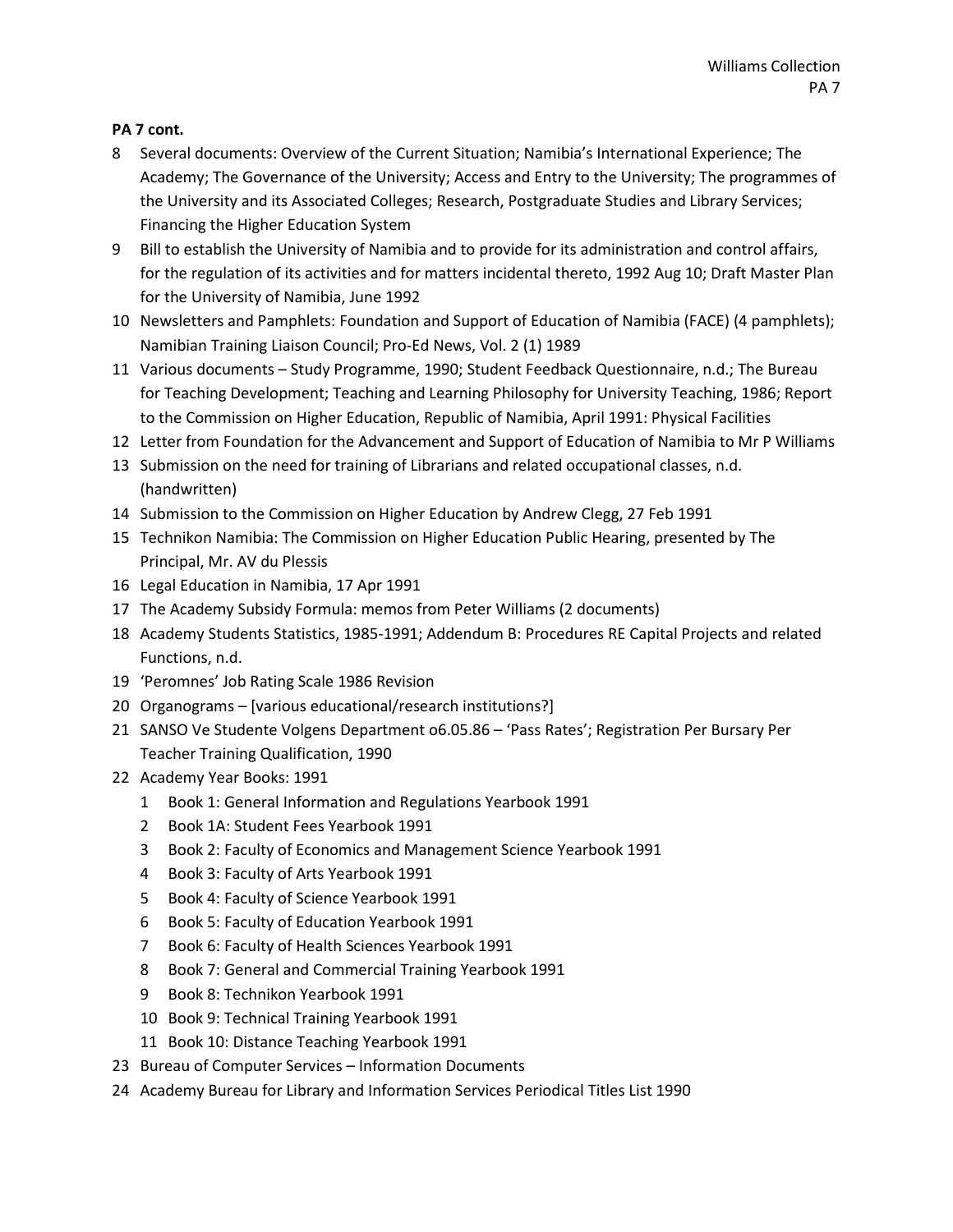- Distance Teaching Procedures Manual
- Training and Development of Personnel at Rossing Uranium Limited
- Newspaper Cuttings on education and related issues, [1991]
- Namibia Country Profile 1990-91 –Annual Survey of Political and Economic Background
- Directorate Personnel Human Resources Report, Feb 1991
- Akademie Subsidiegrondslag 1989 State
- NAMIBIAFORENINGEN n.d.
- Commission on Higher Education Report (draft 5), 12 July 1991
- National Planning Commission The Case for Namibia's Least Developed (LDC) Country Status, paper prepared for presentation at the 49<sup>th</sup> UN General Assembly by Dr Elizabeth Amukugo
- Distance Education in Namibia concept document; Mid-Term review of UNICEF-Government of Namibia Non-Formal and Basic Education programme, 1994; Draft Cabinet memorandum of establishment of the national University of Namibia; Budget Speech: Additional Budget 1990/91 Republic of Namibia
- Namibia Assistance US Agency for International Development: Namibia Programme; Peace Corps/Namibia: Secondary Education Project Plan; Peace Corps/Namibia Primary Education Teacher Training Project; IREDALE/WYATT REPORT – Feb 1992; Ibis (WUS-DENMARK) Development Assistance to Namibia – Status; Document from USAID South Africa; Program Grant Agreement for Basic Education Reform Sector Assistance Programme, 22 Mar 1991
- Namibia: Public Expenditure Review (World Bank), 6 Sept 1994
- Instant In-Service Training and Assistance for Namibian Teachers Project Proposal, 1 July 1992 30 June 1995
- IBIS Namibia Country Review, Aug 1994
- Ministry of Education and Culture Annual Report 1991
- Ministry of Education and Culture Annual Report 1993
- Estimate of Revenue and Expenditure for the Financial Year Ending 31 Mar 1991
- Report of the Finnida Education Sector Project Identification Mission to Namibia, Mar 1991
- Namibia In-Service Teacher Education Project Project Formulation Framework, July 1990
- Namibia In-Service Teacher Education Project Mission Report (Main Report), July 1990
- Namibia In-Service Teacher Education Project Mission Report Vol. II (Course Orientations), July
- Ministry of Education and Culture The Broad Curriculum for the Basic Education Teacher Diploma, June 1994
- Guidelines for Book Donation to Namibia (Draft) by Jennifer Linden, n.d.
- Higher Education for Namibia 1988 2003: Stocks and Flows; Needs, Supplies and Affirmative Actions – A study of Magnitudes and Directions prepared for Namibia Commission on Higher Education by Reginald Herbold Green, May 1991
- An Investigation of Government Financing of Universities (Second Edition) SAPSE 110
- The Namibian Education Program: Working Paper #1 Education for Namibians: A Workshop Report, Apr 1989